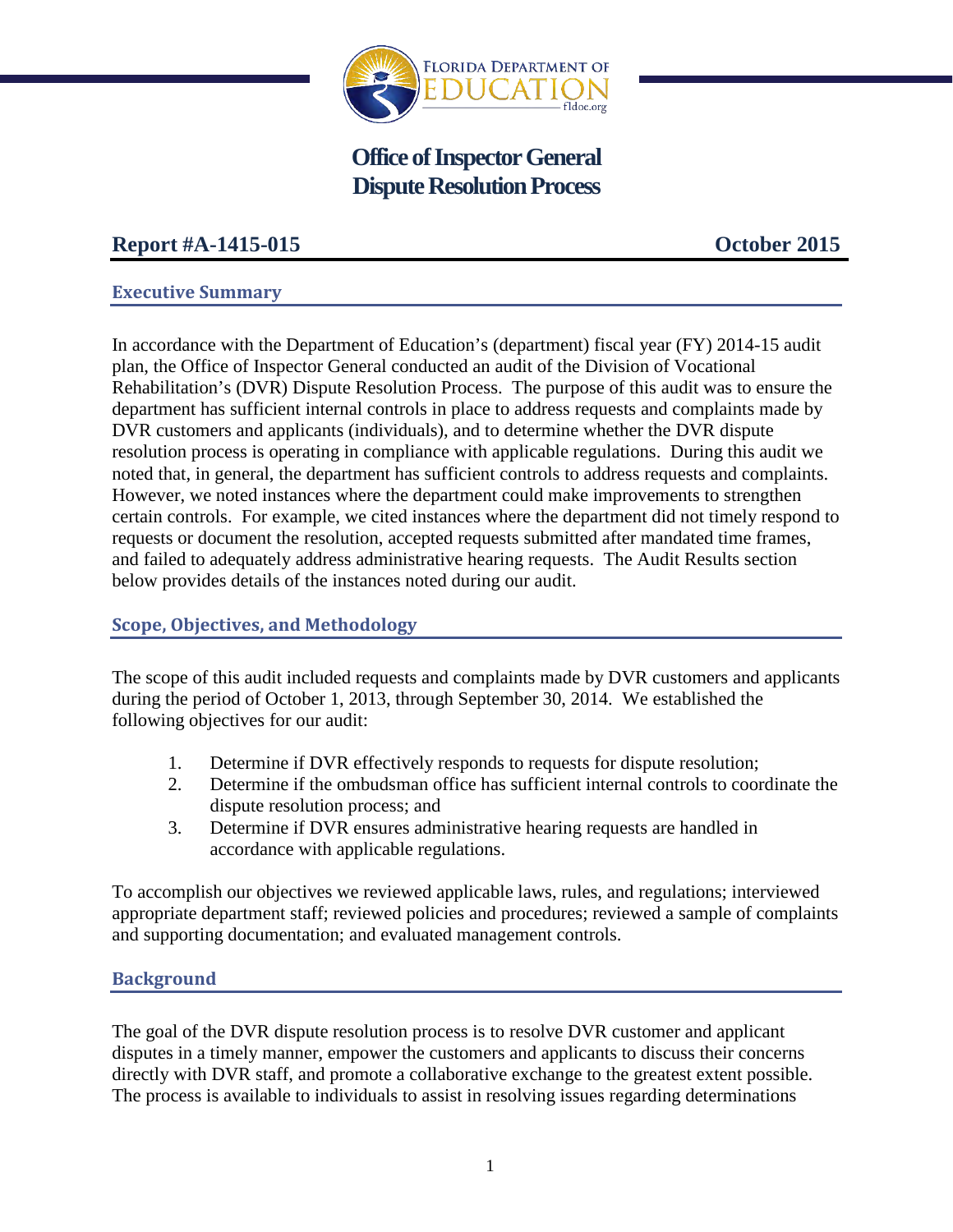made by DVR that affect the provision of vocational rehabilitation services. The DVR dispute resolution process includes ombudsman services, mediation, administrative review, and administrative hearing.

The ombudsman office provides impartial services to individuals who have questions or concerns or believe they have been treated unfairly, and attempts to resolve the issues at the lowest administrative level possible. The ombudsman office receives requests and complaints through e-mail, postal mail, and by phone. If an individual requests mediation, administrative review, or administrative hearing, the ombudsman office forwards the information to the appropriate parties.

If an individual is not satisfied with the resolution provided by the ombudsman office or DVR field office, the individual has the right to request another level of resolution. The individual can choose mediation, which is a process whereby a neutral and impartial third person encourages and facilitates the resolution of the dispute between DVR and the individual with the objective of a mutually acceptable and voluntary agreement. The third person is a court-appointed qualified mediator who is trained in vocational rehabilitation mediation.

Administrative reviews are conducted by DVR area directors or designees. The individual or authorized representative may attend the administrative review in person or by teleconference and may present information relevant to the determination. The area director or designee will render a decision based on the individual's case record, applicable laws and regulations, DVR policy, and information presented at the administrative review.

If the individual is not satisfied with the resolution offered by DVR, the individual can request an administrative hearing. Alternatively, the individual may bypass the ombudsman services, mediation, and administrative review and request an administrative hearing. An administrative hearing provides a fair and impartial hearing conducted by an administrative law judge (ALJ) assigned by the Division of Administrative Hearings (DOAH). The individual may be represented at the hearing by an attorney or competent person; may present witnesses and evidence; and may examine all witnesses, evidence, and other relevant information. The ALJ will issue a recommended order based on federal and Florida law.

The ombudsman office received 2,323 complaints and requests during the period of October 1, 2013, through September 30, 2014. Of these, 841 complaints were informational requests and were resolved by the ombudsman office. The ombudsman office forwarded 1,450 complaints to the appropriate DVR area office for resolution. Of the remaining 32 complaints, the individuals requested 13 administrative reviews and 19 administrative hearings. There was no mediation conducted during our audit period. There were 163 administrative review requests that were not included in the ombudsman database because the request was made directly to the DVR area directors.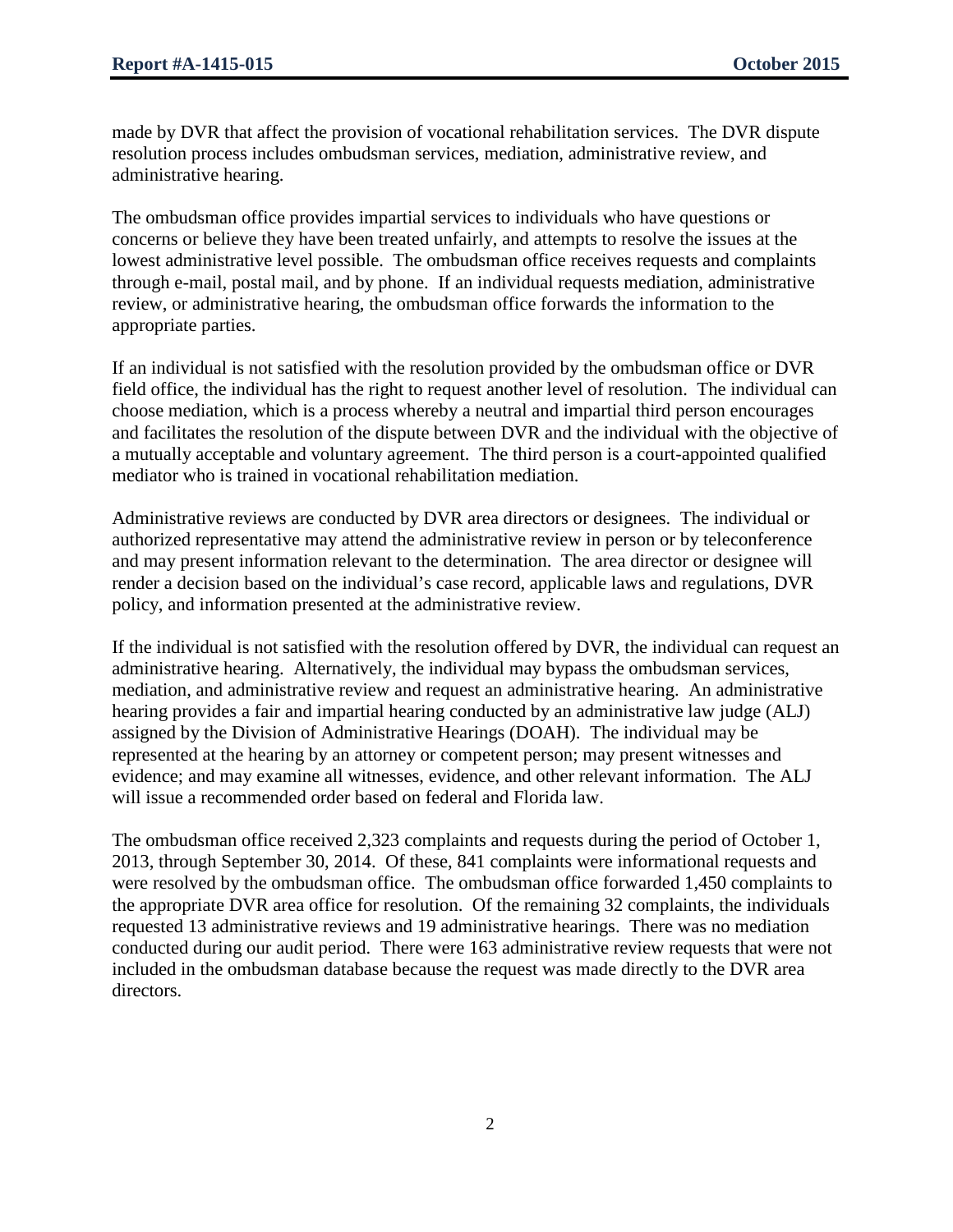## **Audit Results**

During our review we noted that the ombudsman office is very committed to providing impartial services to individuals. Ombudsman office staff go above and beyond in addressing complaints through local resolution, where the emphasis is on achieving quick, effective resolutions to the satisfaction of the individuals. The ombudsman office successfully and timely resolved 841 informational complaints received during the period of October 1, 2013, through September 30, 2014. These include non-DVR customer requests for information about the DVR program, or DVR customer requests for an explanation of policy. The ombudsman office conducted followup activities to ensure DVR field offices adequately addressed complaints and the individuals were satisfied with the resolution. The ombudsman office updated the database to reflect the status of complaints in a timely manner. Although the department has adequate controls in place to ensure the quality of dispute resolution, there were certain areas where the department could make improvements.

#### **Initial Complaint**

Anyone may submit a complaint to the ombudsman office at any time through e-mail, postal mail, or by phone. Complaints regarding the delivery of rehabilitation services made to offices outside DVR are redirected to the ombudsman office. For those complaints requiring action by the DVR counselor or supervisor, the ombudsman office forwards those complaints to the appropriate DVR field staff, usually on the same day they receive the complaint. The ombudsman office enters all complaint information in their database and utilizes alerts generated by the database to track each complaint. Upon notice from the DVR field staff that a resolution has been reached, the ombudsman office follows up with the individual to ensure they are satisfied with the resolution.

#### Finding 1: DVR field staff did not respond timely to the ombudsman office

The Ombudsman Complaint Process requires DVR field staff to acknowledge receipt of a complaint within one working day after notification of the complaint. The Ombudsman Complaint Process also requires DVR field staff to provide the ombudsman office with a resolution to the complaint within 7 working days of receipt. The ombudsman office utilizes alerts generated by the database to take follow-up action to ensure DVR field staff respond in a timely manner.

We reviewed a sample of 41 complaints forwarded to DVR field staff and noted DVR field staff did not timely acknowledge receipt of three complaints (7.32%). DVR field staff failed to acknowledge one complaint and acknowledged two of the complaints one day late.

Our sample included 21 complaints that required resolution from DVR field staff. We noted DVR field staff did not provide resolution to the ombudsman office by the due date for four complaints (19.05%). DVR field staff failed to provide resolution for two complaints and provided resolution for the other two complaints three and eight days after the due date.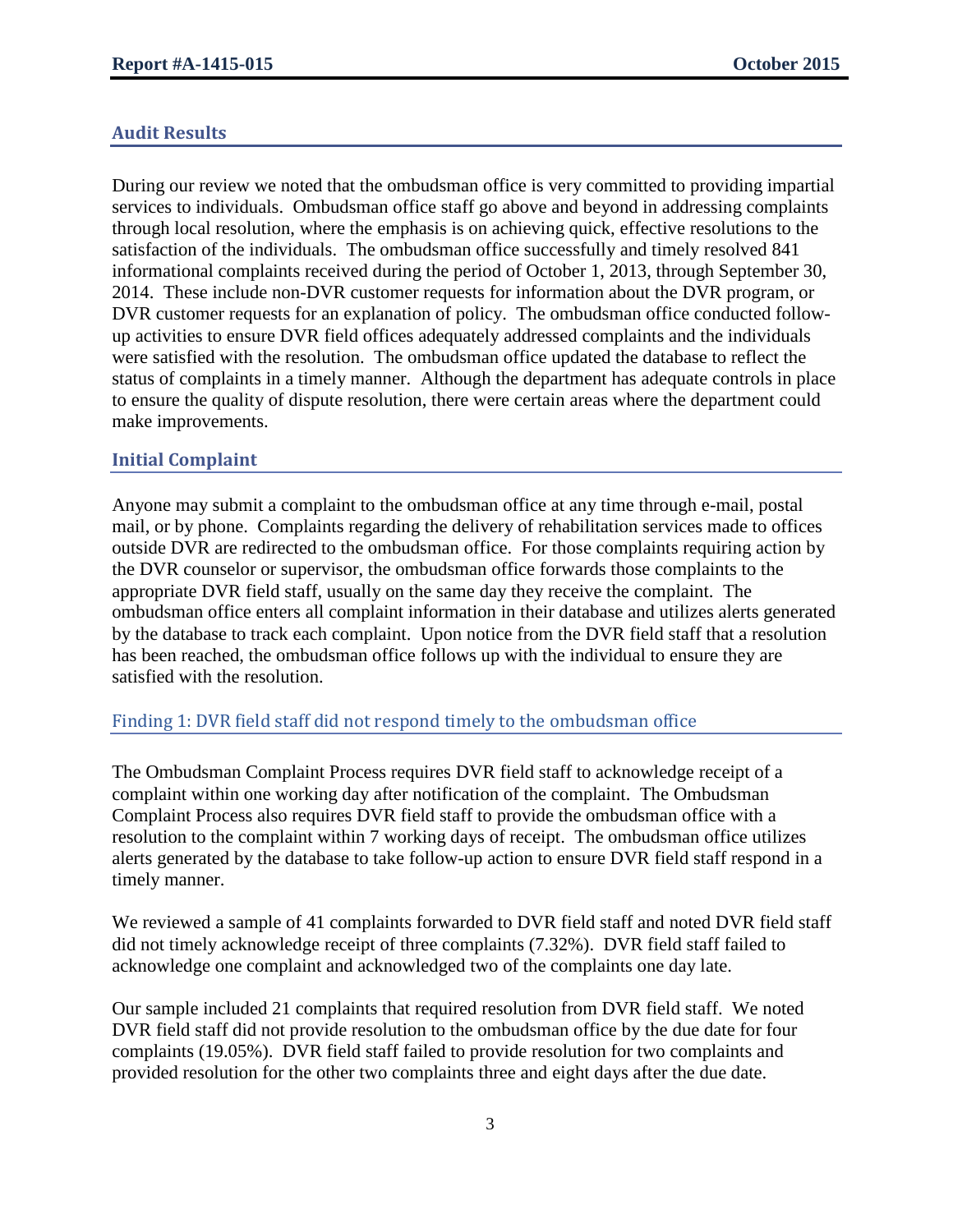DVR field staff's failure to timely respond to the ombudsman office hinders the ability of the ombudsman office to monitor and report the resolution status of individual complaints.

#### *Recommendation*

We recommend DVR timely acknowledge and provide resolution for assigned complaints in compliance with its internal procedures to ensure applicants and individuals are satisfied with dispute resolution outcomes, thereby reducing the likelihood of escalation to a higher administrative level.

#### *Management's Response*

The DVR Area Directors will be copied on Ombudsman's office assigned complaints to avoid delay when assigned staff are absent from the office and monitor compliance.A Technical Assistance e-mail will again be distributed to DVR counselors and supervisors regarding the time frame for responding to complaints.

#### **Administrative Review**

If an individual is not satisfied with any determination made by DVR, one option available to the individual is administrative review. The individual must make the request to the appropriate DVR area director in writing within 21 days of receipt of the notice of determination from the DVR counselor. An individual may contact the ombudsman office for assistance with requesting an administrative review, and the ombudsman will provide information and necessary assistance and document the request in the database. The ombudsman office will then advise the individual to make the request to the area director if they still wish to have an administrative review. The administrative review must take place within 60 days of the individual's request, unless the parties agree to a specific extension of time. The area director or designee will render a decision and issue the decision letter.

Each area office maintains separate records of requests for administrative review. Individuals made 166 requests for administrative review through the ombudsman office and the six DVR area offices during the period of October 1, 2013, through September 30, 2014. We sampled and reviewed 19 of the 166 administrative review requests.

Finding 2: DVR accepted administrative review requests after the mandated time frame

Florida Administrative Code (F.A.C) 6A-25.011(1)(b) states, "The individual or his or her authorized representative shall have twenty-one (21) calendar days from the date of receipt of the notification of determination to inform the division in writing of his or her desire for an administrative review. If the division provides the notification to the individual or authorized representative by mail, five (5) days shall be added to the prescribed period. The individual, the individual's representative or Client Assistance Program, if representing the individual, may initiate a timely request to extend the twenty-one (21) days." DVR's Counselor Policy Manual also requires the request to be made within 21 days.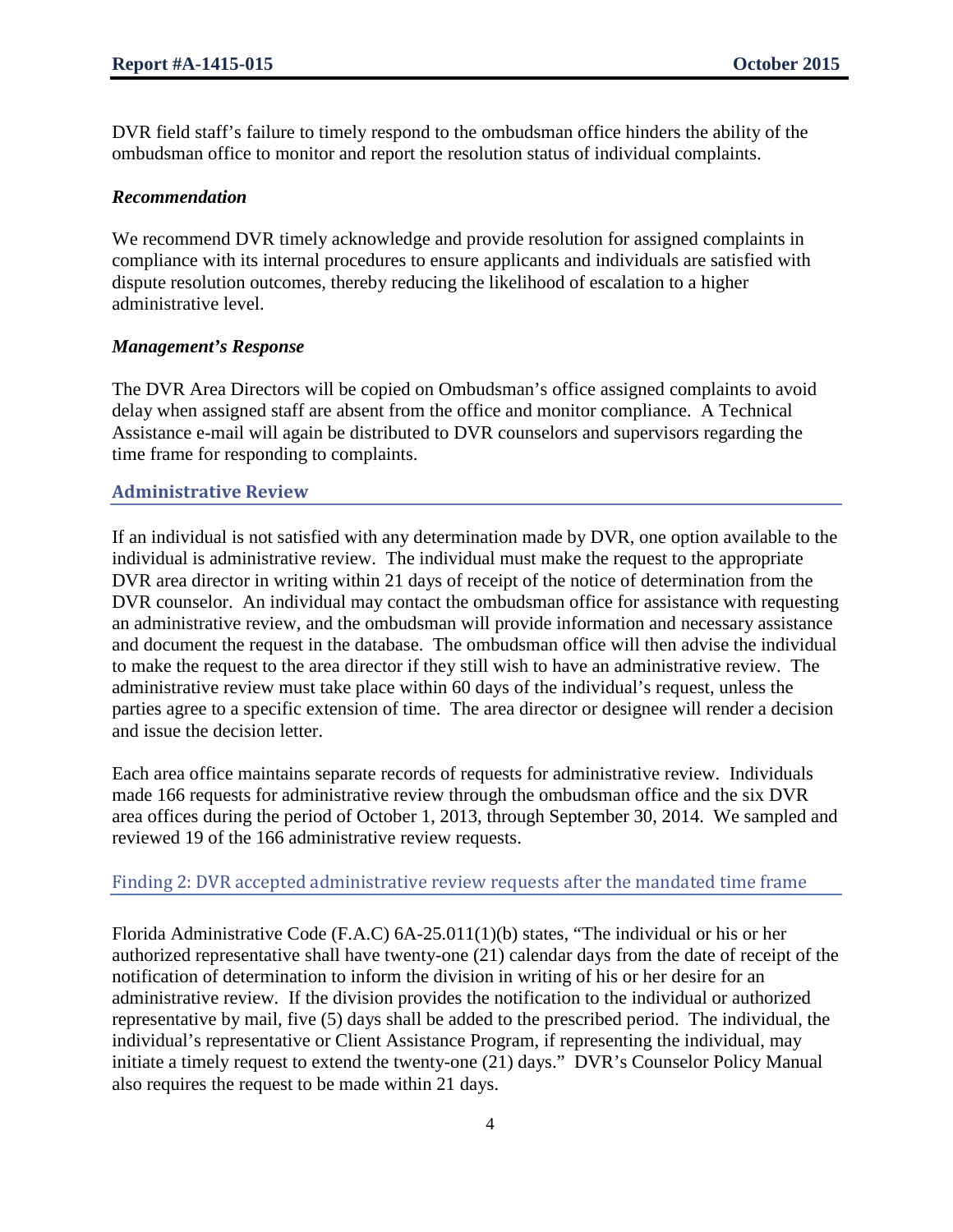Two of the 19 administrative review requests (10.53%) were not made within the required time frame. The individuals made the requests and the DVR area offices accepted the requests 37 and 45 days after receiving the decision letters. DVR stated they erroneously accepted the administrative review request that was 45 days late. The individual reportedly delayed the administrative review process for the other request. However, there was no documentation to show that the individual requested or DVR granted an extension of the 21 days.

DVR's current practice of accepting late administrative review requests hinders the department's ability to demonstrate compliance with rule and policy due to the lack of consistent treatment of applicable regulations to all administrative review requests.

#### *Recommendation*

We recommend DVR consistently apply and enforce policies and procedures regarding administrative review requests across the division in accordance with their policy and Florida Administrative Code.

#### *Management's Response*

Area Directors were provided procedural guidance by Deputy General Counsel regarding the policy and Florida Administrative Code.

#### Finding 3: DVR area directors did not timely issue decision letters

DVR's Counselor Policy Manual states, "The DVR Area Director or his or her designee shall render a decision based upon the individual's case record, any information presented by the individual or by DVR at the administrative review, any other pertinent information, and applicable laws, regulations, and DVR policy. The Area Director or his or her designee shall render a decision in writing consisting of findings and conclusions within five (5) working days of the administrative review." F.A.C 6A-25.011(1)(e) also states, "the Area Director or his or her designee shall render a decision in writing consisting of findings and conclusions within five (5) working days of the administrative review."

DVR did not issue decision letters timely for 5 of the 19 administrative reviews (26.32%). The written decision letters were dated 1 to 15 working days after the required time frame. DVR indicated the area director issued two of the decision letters late because the individual provided additional information after the administrative review was conducted. However, the applicable regulations do not allow for submission of additional documentation or information after the administrative review is held.

Failure to issue decision letters timely does not align with the goal of speedy resolution. DVR's current practice of accepting additional documentation or information after the administrative review hinders the department's ability to demonstrate compliance with rule and policy due to the lack of consistent treatment of applicable regulations to all administrative review requests.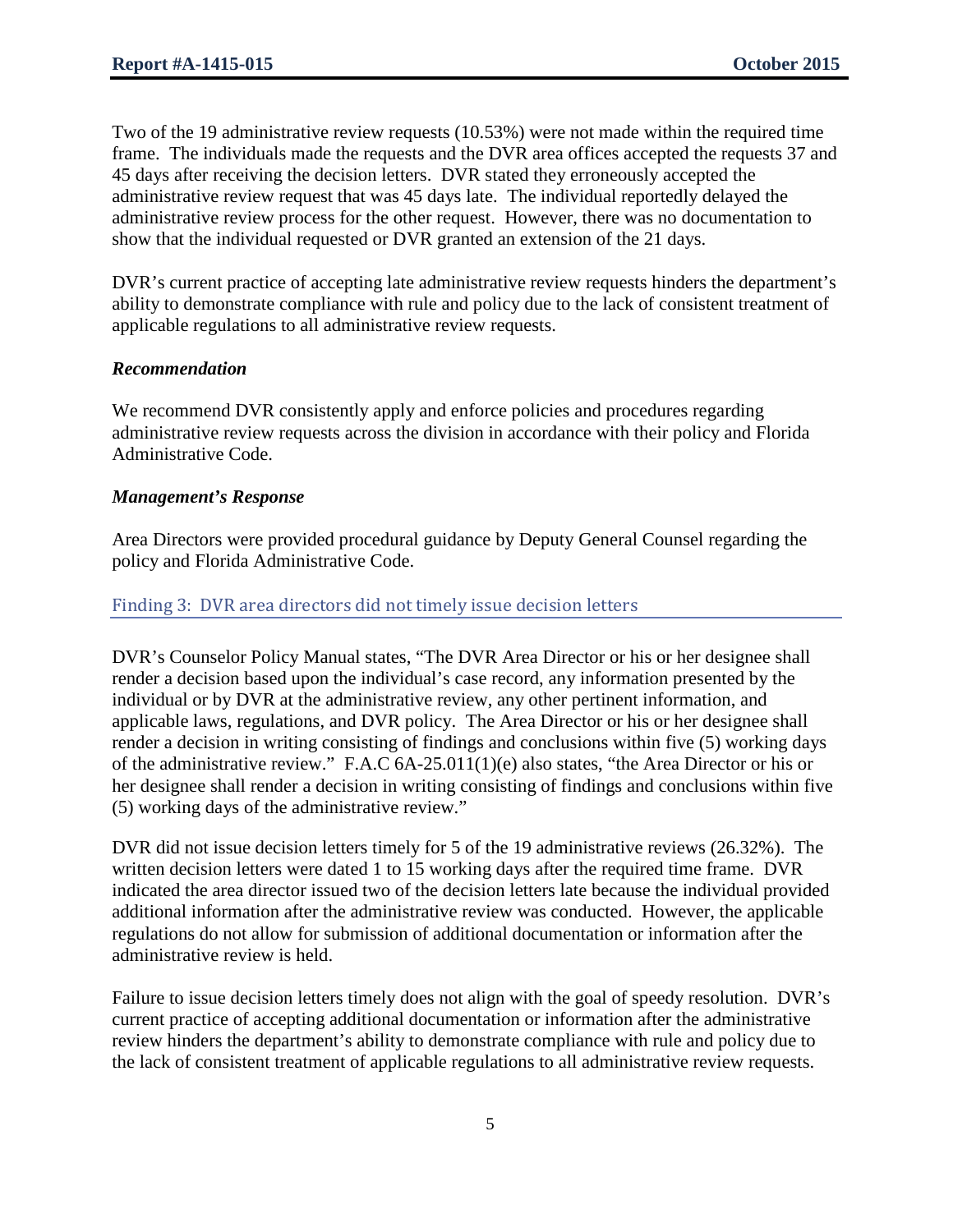#### *Recommendation*

We recommend DVR timely issue decision letters in compliance with their policy and Florida Administrative Code.

#### *Management's Response*

Area Directors were provided procedural guidance by Deputy General Counsel regarding the policy and Florida Administrative Code.

#### **Administrative Hearing**

If an individual is not satisfied with any determination made by DVR, the individual may request an administrative hearing before an administrative law judge (ALJ) assigned by the Division of Administrative Hearings (DOAH). The individual may also bypass the ombudsman services, mediation, and administrative review and request an administrative hearing. The individual must make the request in writing to the director of DVR within 21 days after receiving the administrative review decision, or if the individual bypasses the administrative review option, within 21 days after the individual receives the determination.

The DVR director's office forwards the request to the ombudsman office, which documents the information in the database and forwards the request to the Office of General Counsel (OGC). The OGC ensures the requests for administrative hearing are legally sufficient, meaning they are made in a timely manner and in accordance with applicable regulations.

34 CFR 361.57(e)(1) requires an administrative hearing to be conducted within 60 days of the individual's request, unless resolution is achieved prior to the 60th day or the parties agree to a specific extension of time. The Florida Statutes relating to the administrative procedure act provide timelines that present a challenge to the department in meeting the requirement, as they almost necessitate the agreement to a specific extension of time by the parties. When the administrative hearing request meets all applicable requirements, chapter 120 of the Florida Statutes provides the OGC 15 days to refer the request to DOAH. The statute then provides DOAH 15 days from the receipt of the referral to grant or deny the request. Upon acceptance of the request for administrative hearing, DOAH will issue an initial order that assigns the case to an administrative law judge (ALJ). The initial order requires the individual and OGC to jointly or separately respond with a date, time, and location of hearing. All dates must be more than 30 and less than 70 days from the date of the initial order. The parties may additionally request a continuance, which the ALJ usually grants.

After the ALJ conducts the hearing, the individual and the OGC may file post-hearing submissions (proposed recommended orders) within a time designated by the ALJ. The ALJ will then issue a written report of findings and conclusions (recommended order), which is sent to the commissioner, who will then render the final order.

There were 19 administrative hearing requests made to DVR during the period of October 1, 2013, through September 30, 2014. We reviewed all 19 administrative hearing requests. Ten of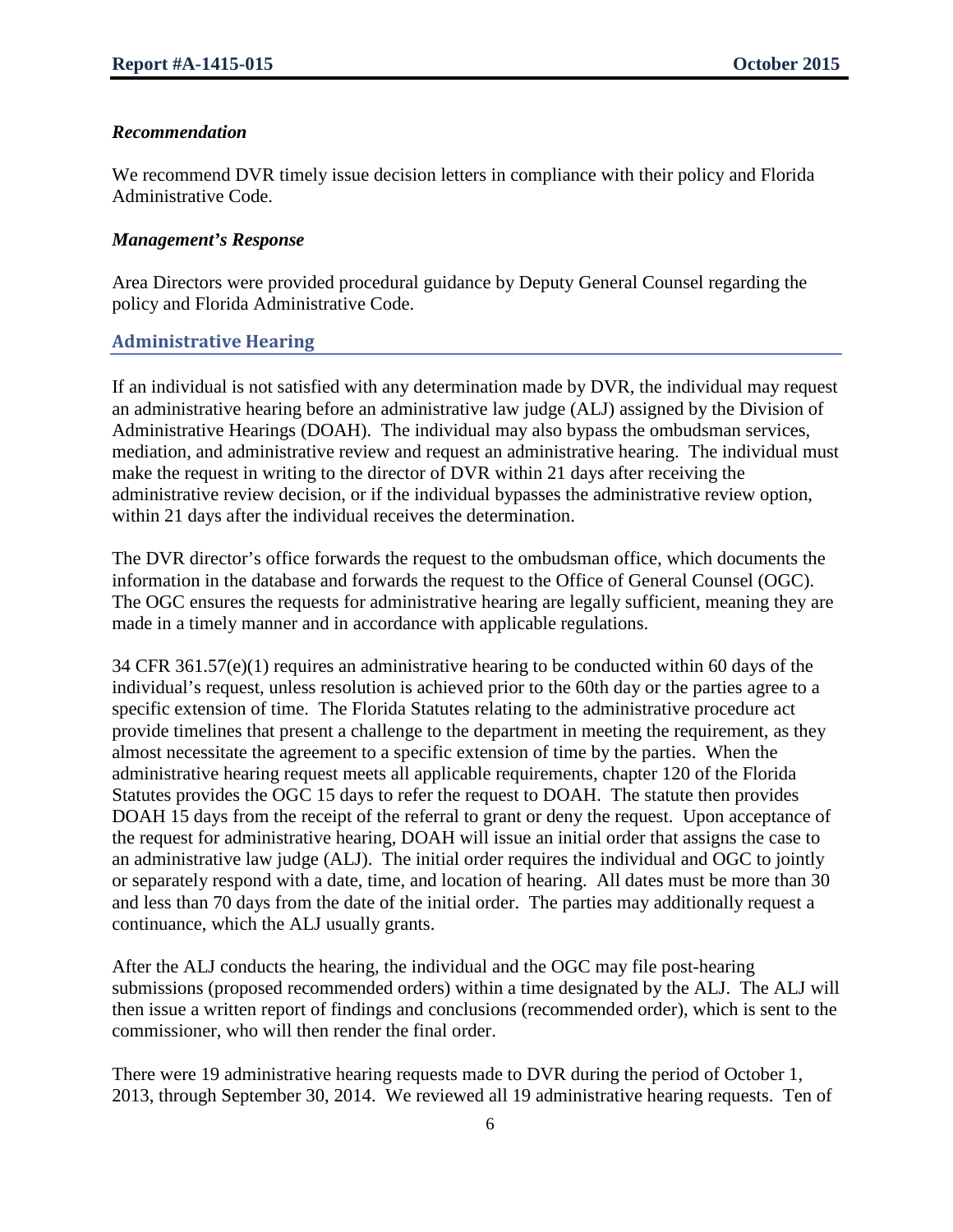the 19 individuals withdrew their request prior to DOAH scheduling the hearing. Due to the above mentioned circumstances, only one of the nine scheduled administrative hearings occurred within 60 days of the individual's request.

#### Finding 4: The administrative hearing process needs improvement

The OGC maintains an excel spreadsheet for DVR administrative hearing requests. We noted that this tracking mechanism did not capture all relevant information pertaining to DVR administrative hearing requests, such as the date the hearing request or amended petition was received or the issuance dates of the proposed recommended orders and the final orders. The OGC also did not consistently use the tracking mechanism to record the administrative hearing requests received, as only 7 of the 19 hearing requests made during the audit period were included in the spreadsheet.

The OGC later stated, "The spreadsheet referred to as the 'tracking mechanism' is not our primary method of tracking administrative hearings. The primary method is through the eALJ electronic docket and Microsoft Outlook's calendar function." However, the eALJ electronic docket does not record all activities pertaining to the administrative hearing requests, such as the date of DWLA issuance, the date of exhibits exchanged with the individual, or the date of final order issuance. The electronic docket is more of a timeline for each administrative hearing case as opposed to a tracking mechanism, and the dates provided in the electronic docket do not always correspond with the dates on the documents. The use of Microsoft Outlook's calendar function is contingent on the OGC staff's consistency in the addition of all applicable due dates.

Lack of adequate tracking hinders the department's ability to ensure they meet required timelines and adequately monitor the status of administrative hearing requests, as is demonstrated in the following noted deficiencies.

#### *Action on administrative hearing requests*

The ombudsman office forwards requests for administrative hearings to the OGC, usually on the same day they receive the requests. The ombudsman office then attempts to contact the individual to inquire if they would like to withdraw their request for an administrative hearing and resolve the issue at a lower level, such as administrative review or mediation. The OGC prepares the formal hearing case and referral to DOAH while the ombudsman office reaches out to the individual.

The OGC was unable to provide documentation to demonstrate that they took any action for one of the 19 individuals that requested an administrative hearing. The ombudsman office had indicated that the individual may be willing to resolve the dispute at a lower administrative level, but after repeated attempts to contact the individual, they were unable to obtain confirmation through a signed withdrawal letter. Since the individual did not officially withdraw the request for an administrative hearing, the OGC should have referred the request to DOAH after determining it to be legally sufficient.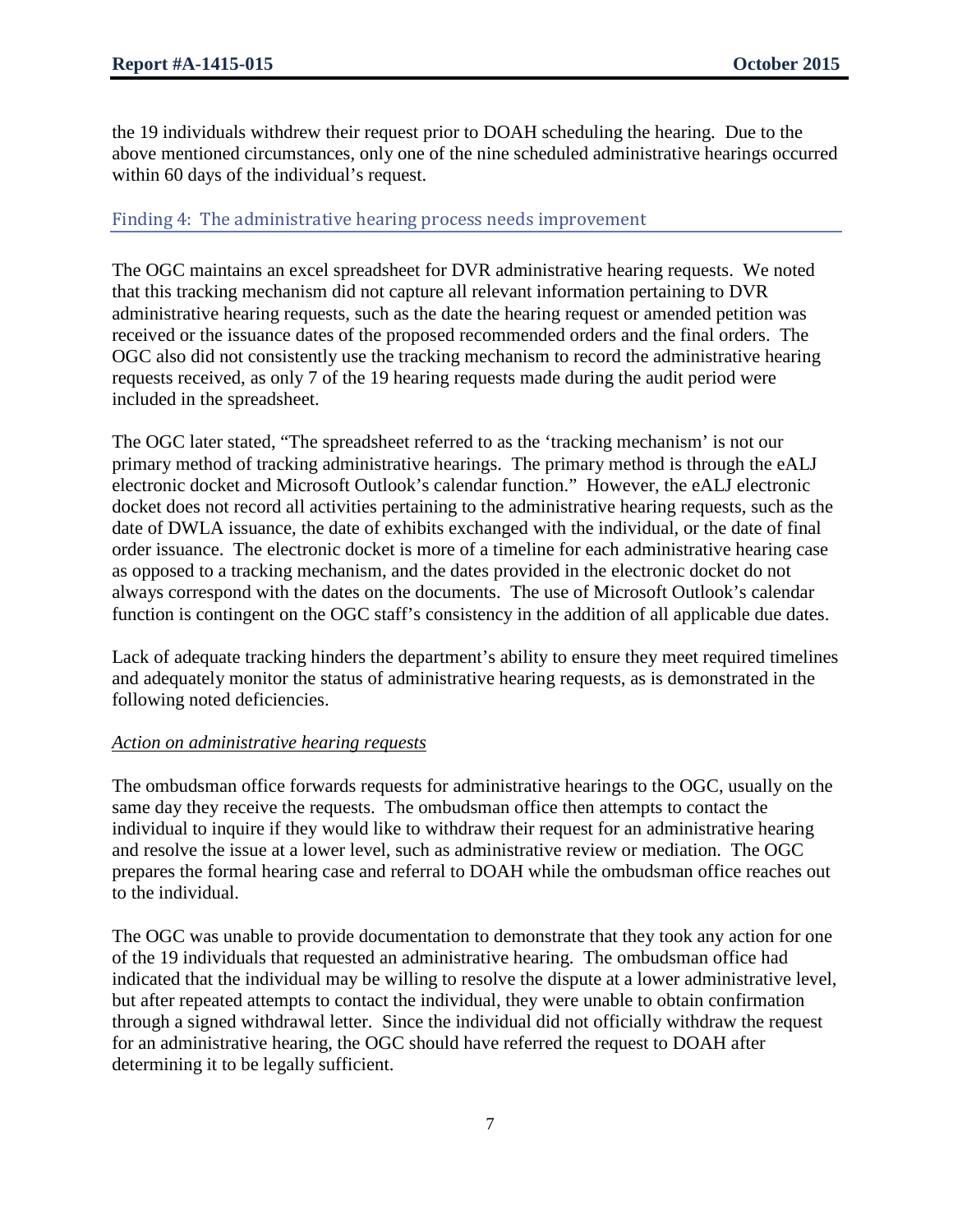The ombudsman office closes complaints in the database after they forward the hearing requests to the OGC since the ombudsman office's involvement in the appeal process ends at that point. Therefore, the ombudsman office does no further follow-up on the status of these complaints. Due to the lack of documentation or tracking of this complaint, it is impossible to confirm that the OGC took appropriate action following receipt of the complaint from the ombudsman office. This also hinders the department's ability to provide verifiable evidence for source of decisions or actions.

#### *Referral to DOAH*

Section 120.569(2)(a), Florida Statues (F.S.), requires the OGC to notify the Division of Administrative Hearing of a request for administrative hearing within 15 days after receipt of the request.

The OGC did not forward nine of the 19 administrative hearing requests to DOAH because the individuals withdrew the request or the request did not meet the legal requirements. Two (20%) of the 10 administrative hearing requests referred to DOAH were not referred timely. The OGC forwarded both requests 3 days after the statutorily required time frame. Failure to timely refer hearing requests to DOAH hinders DVR's ability to address individual complaints in a timely manner.

#### *Exchange of exhibits and witness lists*

34 CFR 361.57 requires that the parties be provided with an opportunity to submit evidence and other information that supports their position and to present witnesses during the hearing. The ALJ's order of pre-hearing instructions requires the individual and OGC to exchange exhibits and a list of witnesses no later than seven days before the hearing.

There is no documentation to demonstrate when or if the OGC timely exchanged exhibits and witness lists with the individuals. The OGC discards the mailing receipts after the hearing is conducted. As such, we were unable to determine whether the OGC timely exchanged the required documentation with the individual. The OGC asserts that no evidence exists to show the department failed to timely submit exhibits or witness lists, and the issue would need to be raised at the administrative hearing.

Discarding of the mailing receipts after the hearing may limit the OGC's ability to demonstrate that they provided required documentation to the individual within the required time frame. As such, the OGC's ability to produce sufficient records upon request may be hindered.

#### *Recommendation*

We recommend DVR collaborate with OGC to develop and document procedures for administrative hearing requests to ensure all requests are adequately addressed and documented, and all proceedings are conducted timely and in accordance with applicable regulations. The OGC should consider utilizing the ombudsman office's database to capture the dates of each step in the administrative hearing process and to document the status of the requests. The information